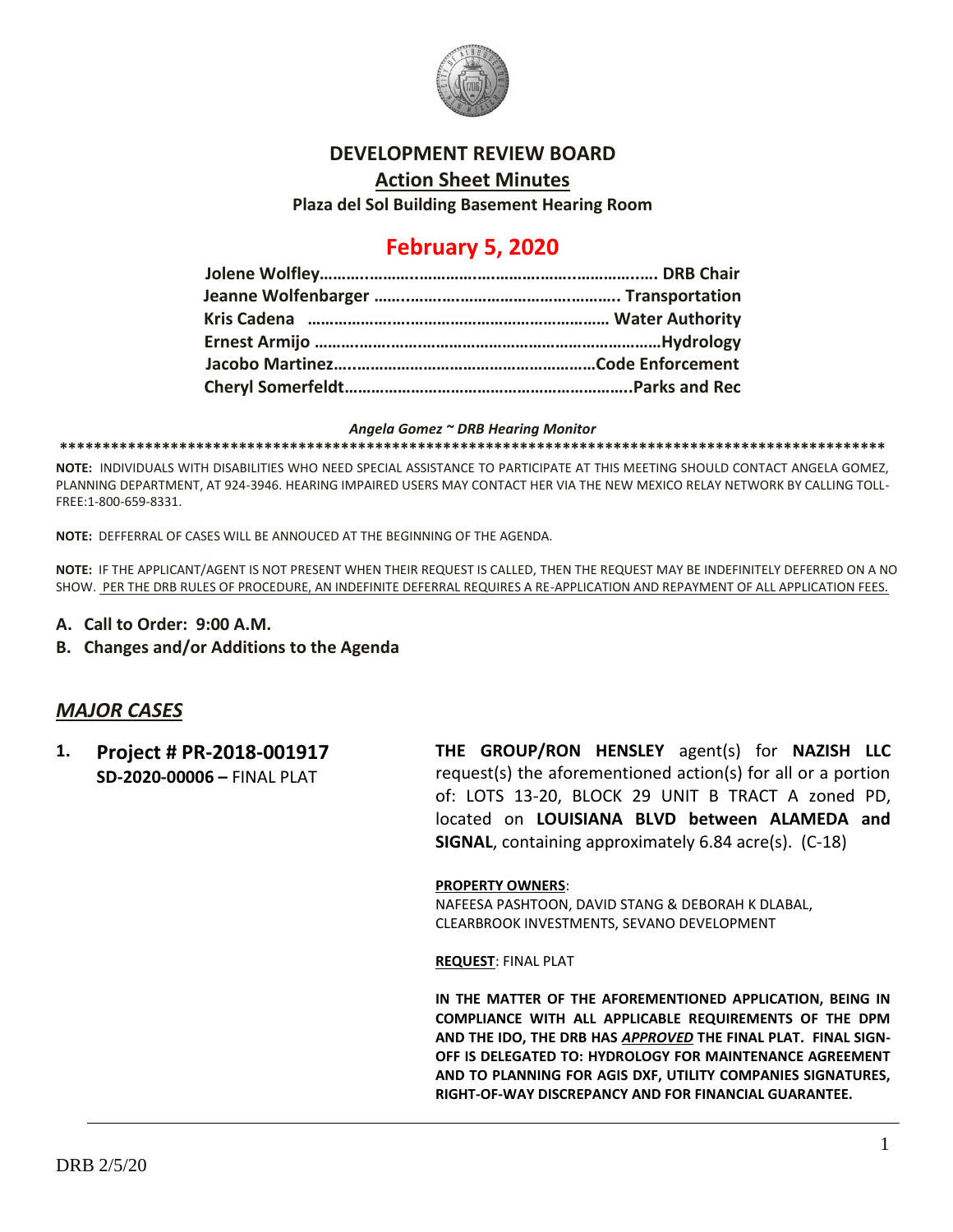| Project #PR-2019-001948                   |
|-------------------------------------------|
| (1003612/1003523/1000599)                 |
| SD-2019-00006 - PRELIMINARY/FINAL         |
| PI AT                                     |
| <b>SD-2019-00007 - VACATION OF PUBLIC</b> |
| EASEMENT                                  |
|                                           |
|                                           |

**THE GROUP** agent(s) for **NAZISH LLC** request(s) the aforementioned action(s) for all or a portion of TRACT A PLAT OF PRIMA ENTRADA**,** zoned PC, located on **SONTERRO AV NW, east of 98TH ST NW and north of I-40**, containing approximately 0.71 acre(s). (H-9) *[Deferred from 1/16/19, 4/17/19, 7/17/19, 11/6/19]*

**PROPERTY OWNERS**: NAZISH LLC **REQUEST**: VACATE A TEMP DRAINAGE EASEMENT AND REPLAT EXISTING TRACT INTO 7 LOTS

**DEFERRED TO APRIL 8TH, 2020.**

**3. Project #PR-2019-002277 (1002962) SI-2019-00246 –** SITE PLAN **RESPEC INC** agent(s) for **RAINBOW PASEO, LLC** request(s) the aforementioned action(s) for all or a portion of **TRACT A PLAT OF TRACTS A, B AND C CANTATA AT THE TRAILS UNIT 2 (BEING A REPLAT OF TRACT OS-4 THE TRAILS UNIT 2 & TRACT A TAOS AT THE TRAILS UNIT 2**)**,** zoned R-ML, located on **OAKRIDGE ST NW west of UNIVERSE BLVD NW**, containing approximately 3.26 acre(s). (C-9) *[Deferred from 8/15/19, 10/9/19, 12/4/19]*

> **PROPERTY OWNERS**: RV LOOP LLC **REQUEST**: 52 UNIT TOWNHOME DEVELOPMENT

**DEFERRED TO MARCH 4TH, 2020.**

## **4. Project #PR-2019-002874 (1000771) SD-2019-00172 –** EXTENSION OF INFRASTRUCTURE IMPROVEMENTS AGREEMENT (IIA)

**ALLEN SIGMON REAL ESTATE GROUP, LLC** request(s) the aforementioned action(s) for all or a portion of **TRACT C PLAT OF TRACTS A, B & C COTTONWOOD POINTE**, zoned NR-BP, located at **9651 IRVING BLVD NW** between **IRVING BLVD NW** and **EAGLE RANCH RD NW**, containing approximately 6.7675 acre(s). (B-13) *[Deferred from 10/2/19, 10/16/19, 10/23/19, 12/4/19]*

**PROPERTY OWNERS**: EAGLE VISTA LLC ATTN: BRAD B ALLEN **REQUEST**: EXTENSION OF INFRASTRUCTURE IMPROVEMENTS AGREEMENT

**DEFERRED TO FEBRUARY 26, 2020.**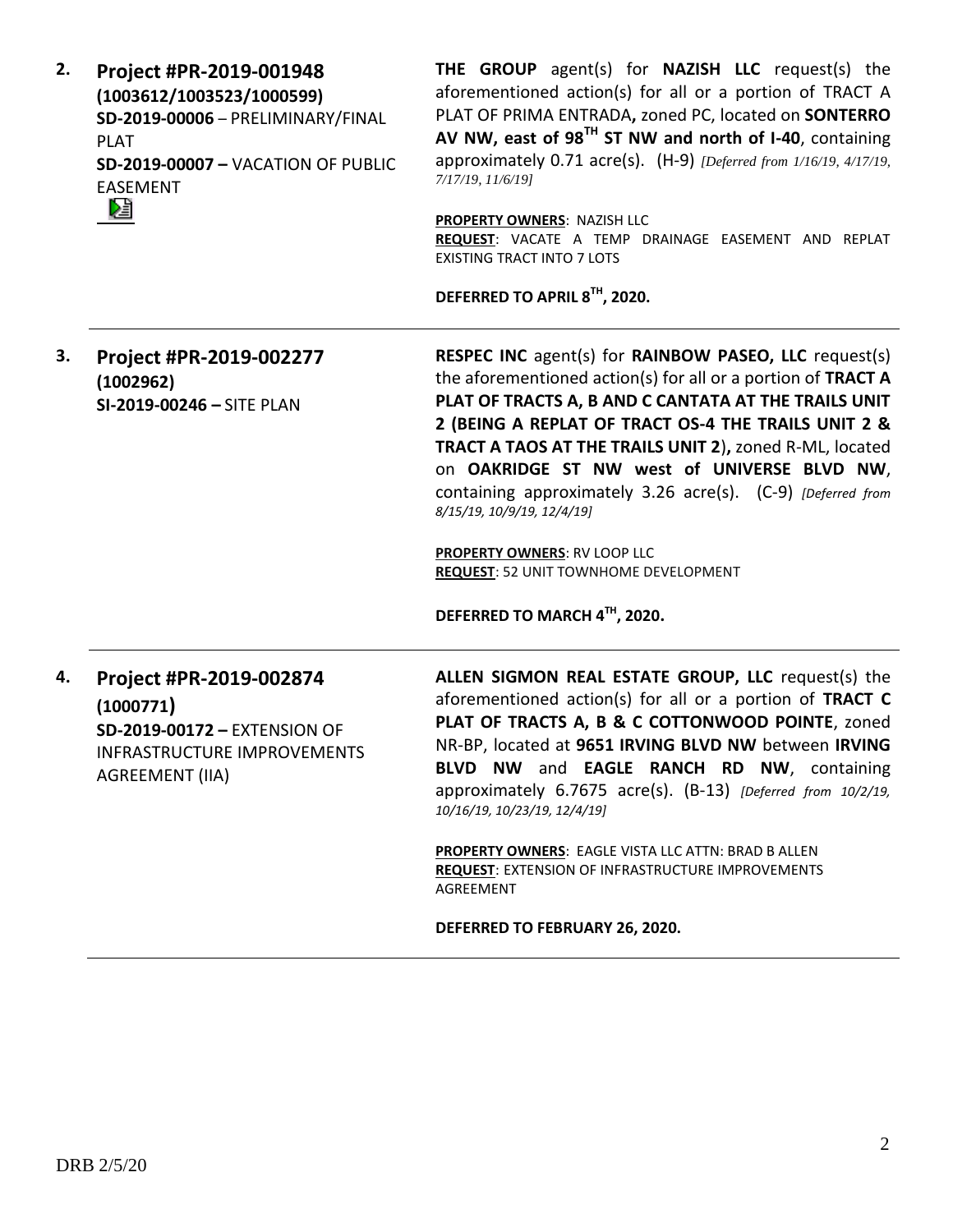| 5. | Project # PR-2019-002333<br>(1003918)<br>SI-2019-00420 - SITE PLAN | <b>DON BRIGGS PE, CFM agent(s) for JOHN LOWE request(s)</b><br>the aforementioned action(s) for all or a portion of: Lots<br>10A, 11A, 11B, and 12A, UNIT 1 PARADISE HILLS zoned MX-<br>L, located at 5520, 5516, 5512 BUGLO NW between BASHA<br>ST NW and SIERRA MORENA ST NW, containing<br>approximately 2.5187 acre(s). (B-11) [Deferred from 1/8/20]<br>PROPERTY OWNERS: BUGLO PROPERTIES LLC<br><b>REQUEST: SITE PLAN AND INFRASTRUCTURE LIST</b><br>DEFERRED TO FEBRUARY 26TH, 2020. |
|----|--------------------------------------------------------------------|---------------------------------------------------------------------------------------------------------------------------------------------------------------------------------------------------------------------------------------------------------------------------------------------------------------------------------------------------------------------------------------------------------------------------------------------------------------------------------------------|
| 6. | Project # PR-2019-003076<br><b>SI-2019-00367 - SITE PLAN</b>       | <b>MODULUS ARCHITECTS INC.</b> agent(s) for <b>GYPSUM</b><br><b>FLOORING</b> request(s) the aforementioned action(s) for all<br>or a portion of: LOT 27 and LOT 28, BLOCK 29, NORTH ABQ<br>ACRES TR A UNIT B, zoned NR-BP, located at 6217 & 6221<br>SIGNAL AV NE between SAN PEDRO DR. NE and<br><b>LOUISIANA BLVD NE</b> containing approximately 1.78 acre(s).<br>(C-18) [Deferred from 12/4/19, 1/15/20]<br>PROPERTY OWNERS: FINLEY C DARRYL<br><b>REQUEST: DRB SITE PLAN</b>           |

**DEFERRED TO MARCH 4TH, 2020.**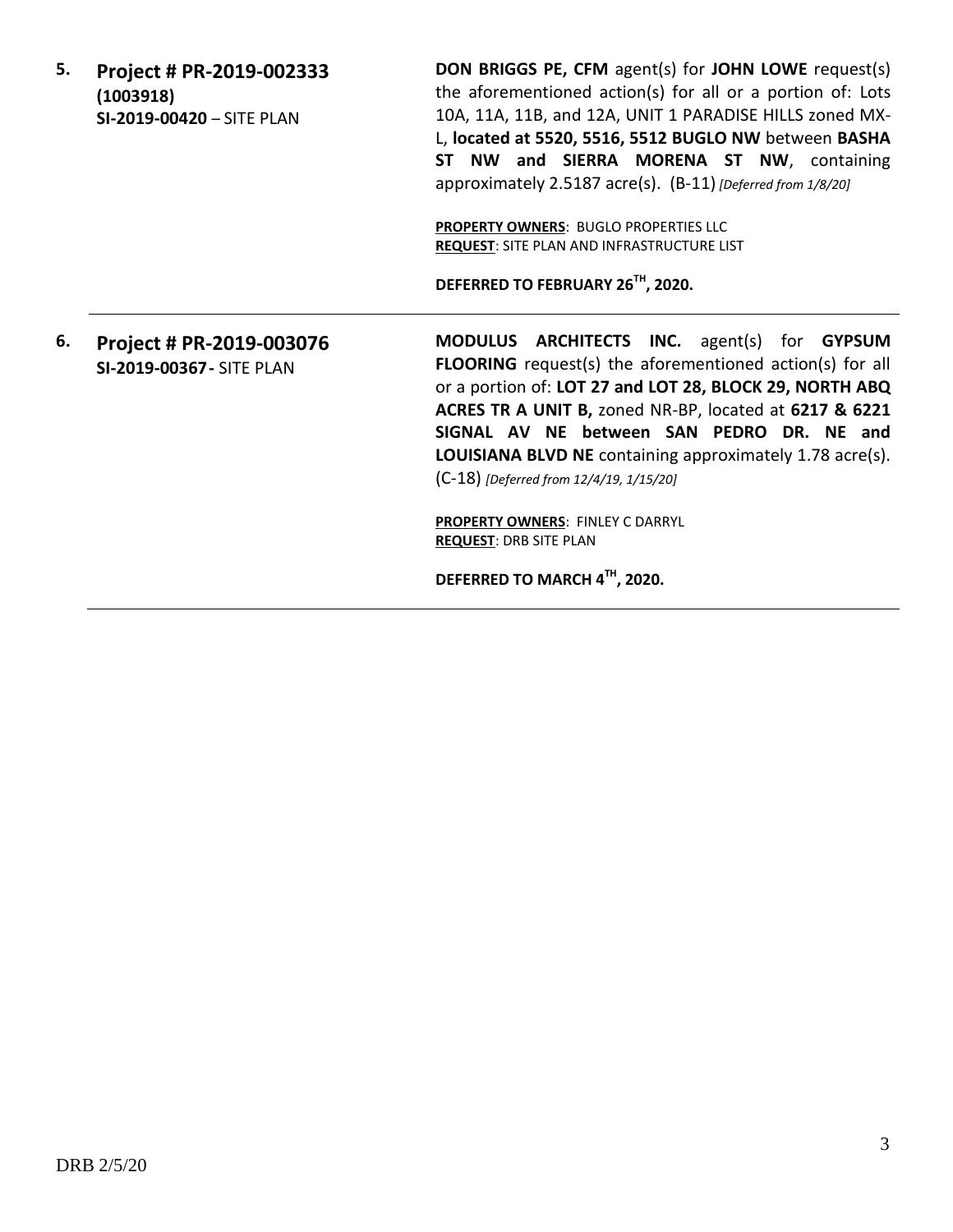| 7. | Project #PR-2019-002677<br>SI-2019-00252 - SITE PLAN<br><b>SD-2020-00033 - VACATION OF PUBLIC</b><br><b>EASEMENT</b><br>SD-2020-00034 - VACATION OF PUBLIC<br><b>EASEMENT</b><br>SD-2020-00032 - PRELIMINARY/FINAL<br><b>PLAT</b><br>巆 | <b>MODULUS ARCHITECTS, INC.</b> agent(s) for <b>CARLISLE</b><br><b>ASSOCIATES LP</b> request(s) the aforementioned action(s) for<br>all or a portion of TRACTS A & B CARLISLE & INDIAN<br>SCHOOL SUBDIVISION BEING A PART OF BLOCKS 16 & 17<br>AND A PART OF BLOCKS 14 & 15 NETHERWOOD PARK<br>SECOND FILING EXCLUDING PORTIONS OUT TO R/W,<br>zoned MX-M, located at the NEC of INDIAN SCHOOL RD NE<br>and CARLISLE BLVD NE, containing approximately 10.2<br>acre(s). (H-16) [Deferred from 8/21/19, 8/28/19, 9/18/19, 10/23/19,<br>10/30/19, 11/6/19, 12/4/19, 12/18/19, 1/15/20, 1/29/20]                                                                                                                                                                |
|----|----------------------------------------------------------------------------------------------------------------------------------------------------------------------------------------------------------------------------------------|--------------------------------------------------------------------------------------------------------------------------------------------------------------------------------------------------------------------------------------------------------------------------------------------------------------------------------------------------------------------------------------------------------------------------------------------------------------------------------------------------------------------------------------------------------------------------------------------------------------------------------------------------------------------------------------------------------------------------------------------------------------|
|    |                                                                                                                                                                                                                                        | PROPERTY OWNERS: CARLISLE ASSOCIATES C/O ROSEN ASSOC MGMT<br><b>GROUP</b><br>REQUEST: 120,000+ SF RETAIL DEVELOPMENT, RIGHT-OF-WAY<br>DEDICATION, VACATE PORTIONS OF 2 PUBLIC UTILITY EASEMENTS                                                                                                                                                                                                                                                                                                                                                                                                                                                                                                                                                              |
|    |                                                                                                                                                                                                                                        | IN THE MATTER OF THE AFOREMENTIONED APPLICATION,<br>BEING IN COMPLIANCE WITH ALL APPLICABLE REQUIREMENTS<br>OF THE DPM AND THE IDO, THE DRB HAS APPROVED THE<br>VACATIONS AND THE PRELIMINARY/FINAL PLAT. FINAL SIGN<br>OFF IS DELEGATED TO: THE WATER AUTHORITY FOR EASEMENT<br>ISSUES AND PAPER EASEMENTS, AND TO PLANNING FOR TRASH<br>NOTE, AGIS DXF, AND UTILITY COMPANIES SIGNATURES. IN THE<br>MATTER OF THE AFOREMENTIONED APPLICATION, BEING IN<br>COMPLIANCE WITH ALL APPLICABLE REQUIREMENTS OF THE<br>DPM AND THE IDO, WITH THE SIGNING OF THE<br>INFRASTRUCTURE LIST DATED FEBRUARY 5TH, 2020, THE DRB<br>HAS APPROVED THE SITE PLAN. FINAL SIGN-OFF IS DELEGATED<br>TO: PLANNING FOR THE INFRASTUCTURE IMPROVEMENTS<br><b>AGREEMENT (IIA).</b> |
| 8. | Project # PR-2019-003199<br>SI-2019-00424 - SITE PLAN<br>妇                                                                                                                                                                             | <b>CLARK CONSULTING ENGINEERS agent(s) for ABQ AIRPORT</b><br>LODGING, LLC request(s) the aforementioned action(s) for<br>all or a portion of: LOT 3A-2A, BLOCK 1, SUNPORT PARK,<br>zoned NR-BP, located at 3021 FLIGHTWAY SE between<br>UNIVERSITY and TRANSPORT, containing approximately<br>1.9 acre(s). (M-15) [Deferred from 1/22/20]                                                                                                                                                                                                                                                                                                                                                                                                                   |
|    |                                                                                                                                                                                                                                        | PROPERTY OWNERS: PHOENIX TWO LIMITED PARTNERSHIP                                                                                                                                                                                                                                                                                                                                                                                                                                                                                                                                                                                                                                                                                                             |

**REQUEST**: SITE PLAN FOR HOTEL DEVELOPMENT

**DEFERRED TO FEBRUARY 12TH, 2020.**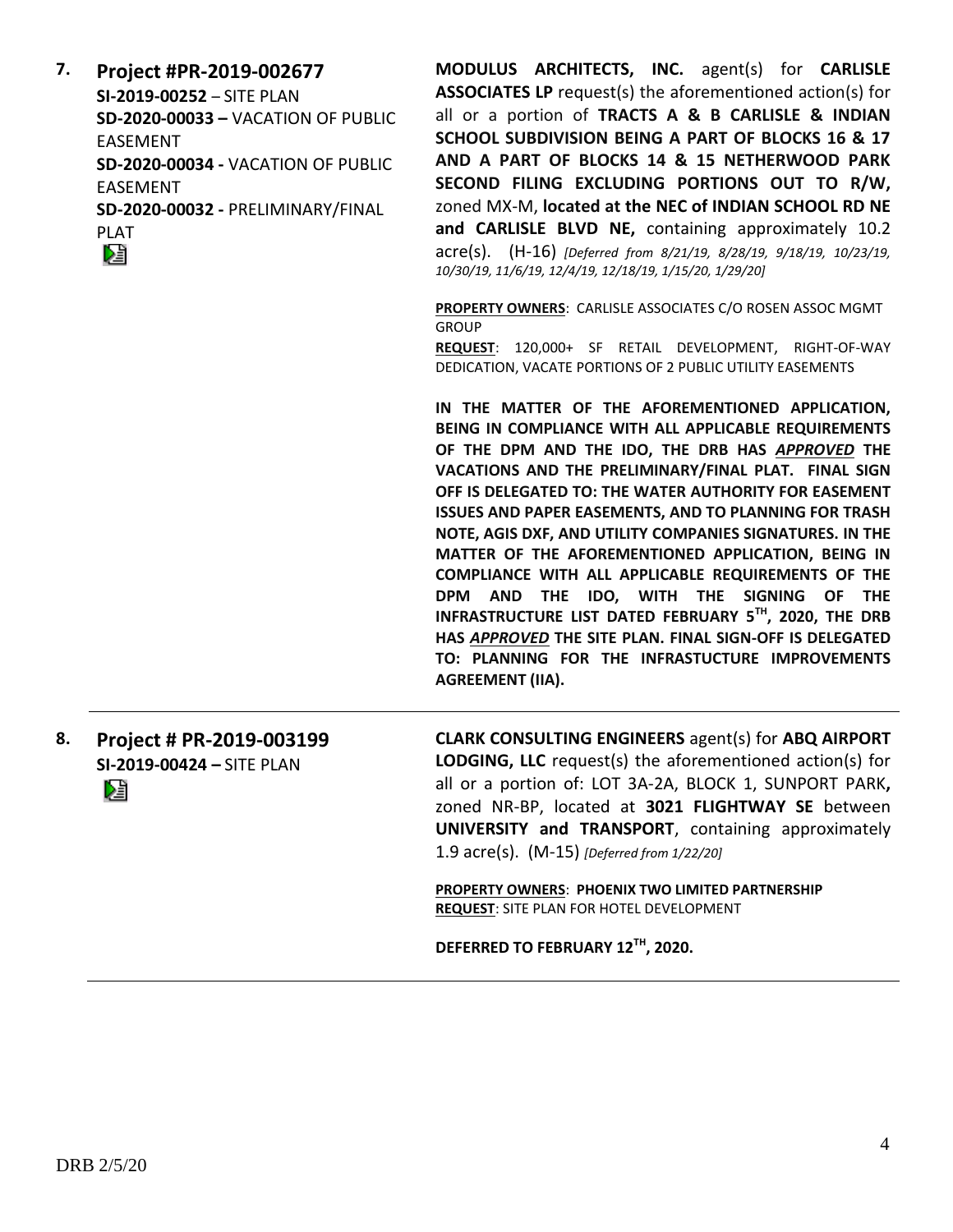**9. Project # PR-2018-001499 VA-2020-00026 –** BULK LAND PLAT **SD-2020-00002 –** VACATION PUBLIC EASEMENT **SD-2020-00003** – VACATION RIGHT-OF-WAY **Westside Blvd SD-2020-00008 -** VACATION RIGHT-OF-WAY **Navajo Dr SD-2020-00009 -** VACATION RIGHT-OF-WAY **Gordon Ave SD-2020-00010** - VACATION RIGHT-OF-WAY **Mason Dr SD-2020-00011** - VACATION PUBLIC EASEMENT **SD-2020-00012** - VACATION PUBLIC EASEMENT **SD-2020-00013** - VACATION PUBLIC EASEMENT **SD-2020-00014** - VACATION PUBLIC EASEMENT **SD-2020-00015** - VACATION PUBLIC EASEMENT

**CSI – CARTESIAN SURVEYS** agent(s) for **WESTWAY HOMES, LLC** request(s) the aforementioned action(s) for all or a portion of: TRACTS L, M and N PLAT FOR ANASAZI RIDGE UNIT 1, LOTS 4-9 BLOCK 7, LOTS 10-11 BLOCK 8, LOT 12 BLOCK 12, LOTS 2-10 BLOCK 14**,** UNIT 5 PARADISE HEIGHTS, zoned MX-L & R-1B, located at on **McMAHON BLVD** between **KAYENTA ST NW and UNIVERSE BLVD NW**, containing approximately 7.1015 acre(s). (A-10)

**PROPERTY OWNERS**: WESTWAY HOMES LLC & CITY OF ALBUQUERQUE **REQUEST**: SUBDIVIDE 21 LOTS INTO 1 LOT, VACATE AND GRANT EASEMENTS, VACATE AND DEDICATE RIGHT-OF-WAY

**IN THE MATTER OF THE AFOREMENTIONED APPLICATION, BEING IN COMPLIANCE WITH ALL APPLICABLE REQUIREMENTS OF THE DPM AND THE IDO,THE DRB HAS** *APPROVED* **THE BULK PLAT WITH DELEGATION TO THE WATER AUTHORITY FOR PLAT NOTE FOR UTILITY DEVELOPMENT AND TO PLANNING FOR AGIS DXF, UTLITY COMPANIES SIGNATURES, AND FINAL SIGNATURE FINAL CITY COUCIL APPROVAL OF THE VACATION ACTIONS AS LISTED.**

陸

## *MINOR CASES*

**10. Project # PR-2019-002412 SD-2020-00001-** PRELIMINARY/FINAL PLAT

**SANDIA LAND SURVEYING LLC** agent(s) for **JOHN E. AND CYTHINA A. MECHENBIER** request(s) the aforementioned action(s) for all or a portion of: **TRACTS 18 & 19 of LAS LOMITAS BUSINESS PARK,** zoned NR-BP, located at **1300 & 1310 CUESTA ARRIBA CT NE**, containing approximately 2.0209 acre(s). (D-16) *[Deferred from 1/15/20, 1/22/20]*

**PROPERTY OWNERS**: LFT LAS LOMITAS LLC **REQUEST**: COMBINE TRACTS 18 & 19

**IN THE MATTER OF THE AFOREMENTIONED APPLICATION, BEING IN COMPLIANCE WITH ALL APPLICABLE REQUIREMENTS OF THE DPM AND THE IDO, THE DRB HAS** *APPROVED* **THE PRELIMINARY/FINAL PLAT. FINAL SIGN OFF IS DELEGATED TO: PLANNING FOR AGIS DXF.**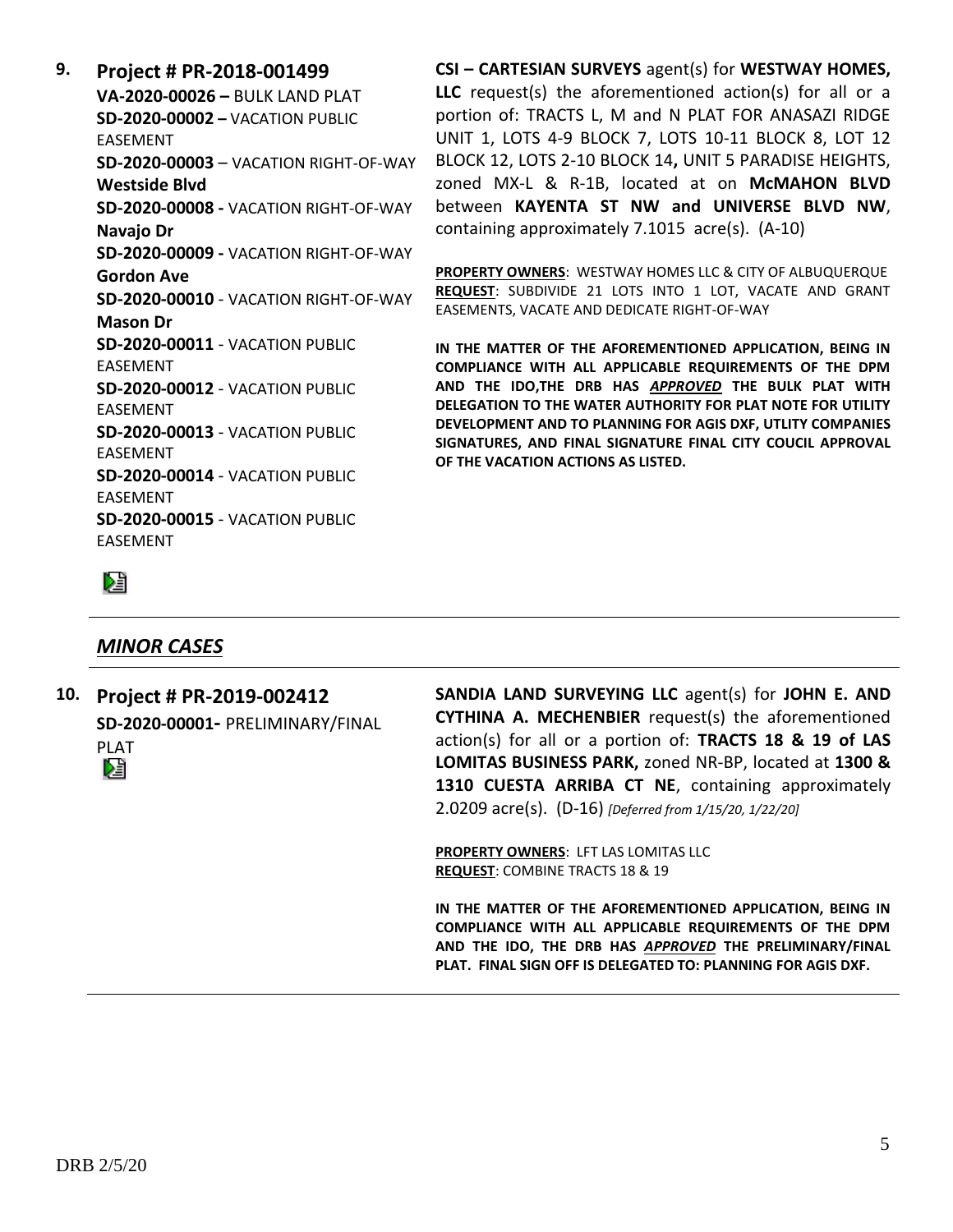| 11. | Project # PR-2019-002766<br>(AKA PR-2020-003270)<br>SD-2020-00020 - AMENDMENT TO<br>PRELIMINARY PLAT<br>N                                   | MATT ARCHULETA W/DEKKER, PERICH, SABATINI agent(s)<br>for FIRST FINANCIAL CREDIT UNION/RON MOOREHEAD<br>request(s) the aforementioned action(s) for all or a portion<br>of: TR 1A-2-A-3 PLAT OF TRS 1A-2-A-1, 1A-2-A-2 & 1A-2-A-3<br>RENAISSANCE CENTER CONT 3.0001 AC LOT 1A2A3& TR<br>1A-2A-@ PLAT OF TRS 1A-2-A-1, 1A-2-A-2 & 1A-2-A-3<br>RENAISSANCE CENTER CONT 5.4234 AC, zoned MX-M<br>located on UNION WAY DR NE between MISSION AVE NE<br>and MONTANO RD NE containing approximately 5.0<br>$\text{acre(s)}$ . (F-16) [Deferred from 1/22/20]<br>PROPERTY OWNERS: FIRST FINANCIAL CREDIT UNION, KEN WILLIAMS<br><b>ENTERPRISES INC</b><br><b>REQUEST: PROPERTY LINE ADJUSTMENT</b><br>DEFERRED TO FEBRUARY 12TH, 2020. |
|-----|---------------------------------------------------------------------------------------------------------------------------------------------|---------------------------------------------------------------------------------------------------------------------------------------------------------------------------------------------------------------------------------------------------------------------------------------------------------------------------------------------------------------------------------------------------------------------------------------------------------------------------------------------------------------------------------------------------------------------------------------------------------------------------------------------------------------------------------------------------------------------------------|
| 12. | Project # PR-2018-001695<br>SD-2020-00029 - VACATION OF PRIVATE<br><b>EASEMENT</b><br>SD-2020-00028 - PRELIMINARY/FINAL<br><b>PLAT</b><br>熠 | NOVUS PROPERTIES LC, (MICHAEL MONTOYA, TRULA<br>HOWE) request(s) the aforementioned action(s) for all or a<br>portion of: TRACT A-2-B FOUNTAIN HILLS PLAZA, zoned<br>NR-C, located at 4590 PARADISE BLVD NW, containing<br>approximately 5.4531 acre(s). (C-12)<br>PROPERTY OWNERS: NOVUS PROPERTIES LLC<br>REQUEST: VACATION OF FLOATING EASEMENT, MINOR SUBDIVISION<br><b>PLAT</b><br>DEFERRED TO FEBRUARY 12TH, 2020.                                                                                                                                                                                                                                                                                                        |
|     | 13. Project # PR-2019-002939<br>SD-2020-00030 - PRELIMINARY/FINAL<br><b>PLAT</b><br>⊠                                                       | ARCH + PLAN LAND USE CONSULTANTS agent(s) for DAVID<br>AND REBECCA GONZALES request(s) the aforementioned<br>action(s) for all or a portion of: 009 LOS HERMANOS ADD<br>EXC S4 FT LOT 9, LOS HERMANOS ADDITION, zoned R-1C,<br>located at 4622 CARLTON ST NW, containing approximately<br>$0.7379$ acre(s). $(G-15)$<br>PROPERTY OWNERS: GONZALES DAVID XAVIER PEDRO &REBECCA<br><b>MARIE RVT</b><br><b>REQUEST:</b> SUBDIVIDE 2 EXISTING LOTS INTO 4 LOTS<br>DEFERRED TO FEBRUARY 26TH, 2020.                                                                                                                                                                                                                                  |
|     |                                                                                                                                             |                                                                                                                                                                                                                                                                                                                                                                                                                                                                                                                                                                                                                                                                                                                                 |

# *SKETCH PLAT*